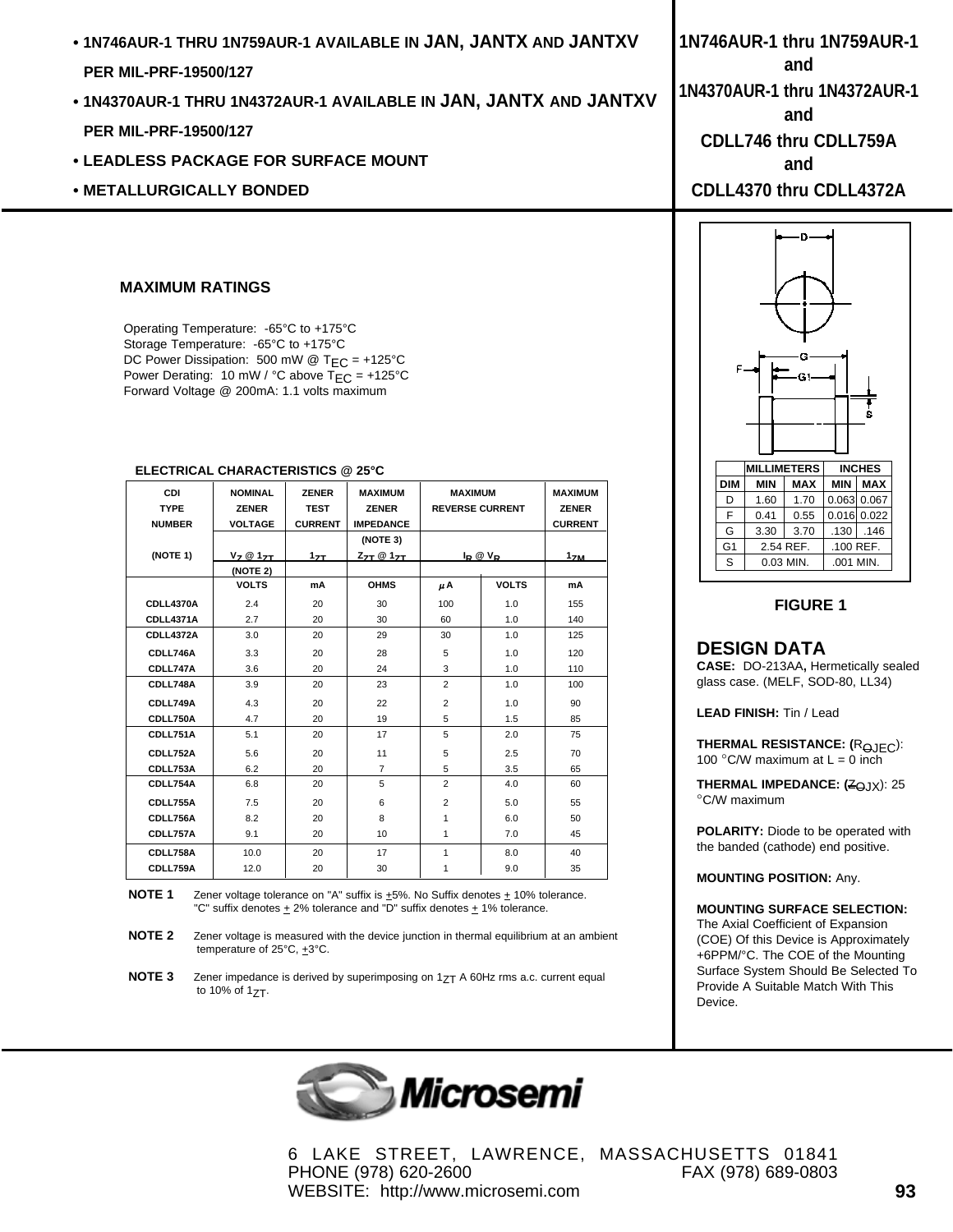# **CDLL746 thru CDLL759A and CDLL4370 thru CDLL4372A**

**FIGURE 2**



T<sub>EC</sub>, End cap temperature (°C)





**ZENER IMPEDANCE VS. OPERATING CURRENT**

**ZENER IMPEDANCE ZZT (OHMS)**

ZENER IMPEDANCE ZZT (OHMS)